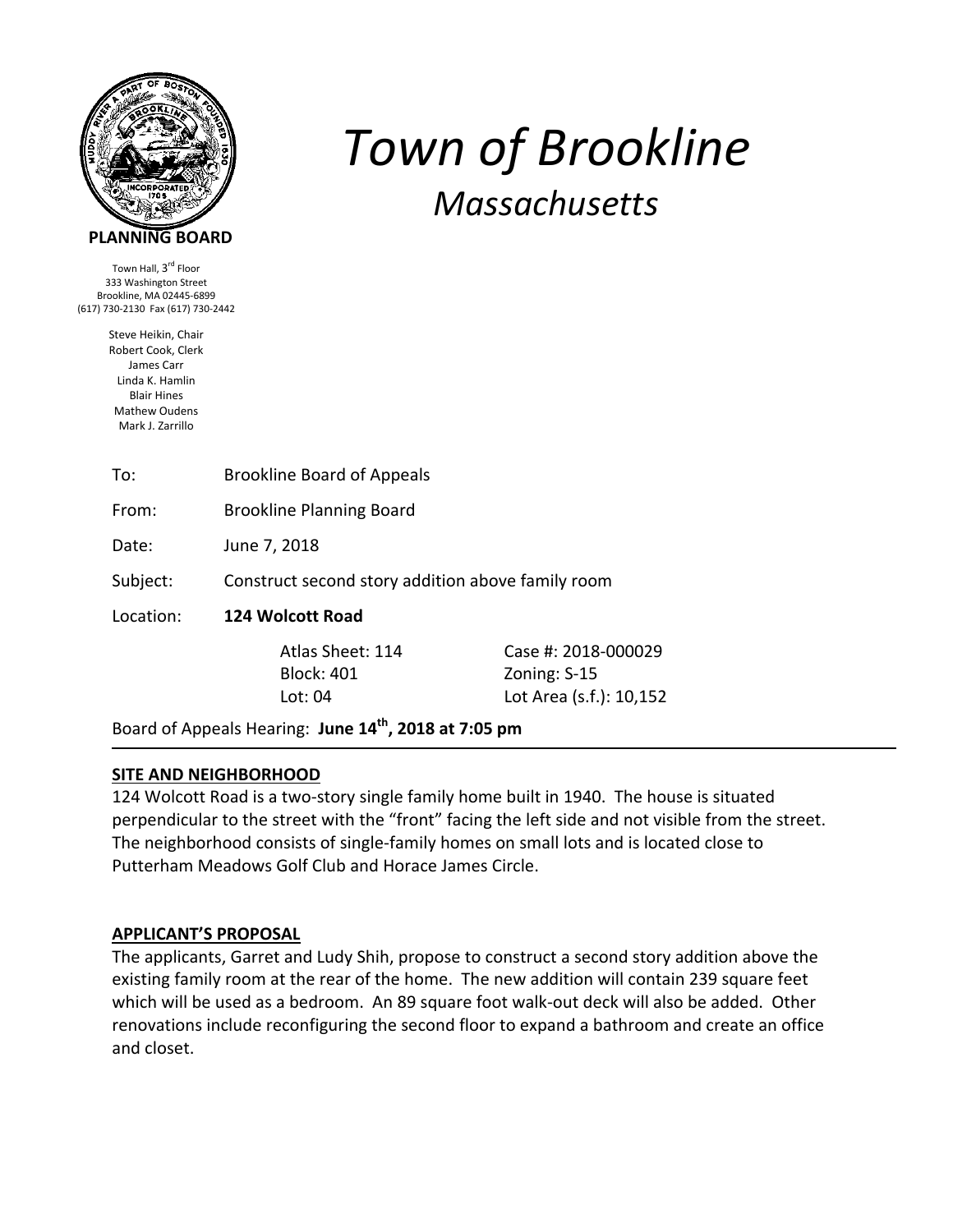### **FINDINGS**

#### **Section 5.20 –** Floor Area Ratio

| <b>Floor Area</b>                         | <b>Allowed</b> | <b>Existing</b> | <b>Proposed</b> | <b>Finding</b>  |  |
|-------------------------------------------|----------------|-----------------|-----------------|-----------------|--|
| <b>Floor Area Ratio</b><br>(% of allowed) | .25<br>(100%)  | .28<br>(112%)   | .306<br>(122%)  | Special Permit* |  |
| Floor Area (s.f.)                         | 2,538          | 2,867           | 3,106           |                 |  |

\* Under **Deadrick**, the Board of Appeals may allow an extension of an existing non-conformity if it finds there is no *substantial detriment to the neighborhood.*

#### **Section 8.02.2** – Alteration or Extension

A special permit is required to alter this non-conforming structure.

#### **STAFF ANALYSIS**

The Planning staff finds this to be a reasonable proposal. The second‐story addition and deck are well designed to match the character of the existing home. The footprint of the structure will not be increased and the FAR increase is minimal. Due to the configuration of the home on the lot, the addition will be minimally visible from the street and have limited impact on abutters.

#### **PLANNING BOARD RECOMMENDATION**

The Planning Board fully supported this proposal and found it to be modest and sensitively designed.

# **Therefore, the Planning Board recommends approval of the site plan by Scott Cerrato dated 1/9/2018 and the floor plans and elevations by Linda Hamlin dated 2/26/2018 subject to the following conditions:**

- 1. Prior to the issuance of a building permit, the applicant shall submit site plan, floor plans and accurate elevations subject to the review and approval of the Assistant Director of Regulatory Planning.
- 2. Prior to the issuance of a building permit, the applicant shall submit to the Building Commissioner for review and approval for conformance to the Board of Appeals decision: a) a final site plan stamped and signed by a registered engineer or land surveyor; b) final floor plans and elevations stamped and signed by a registered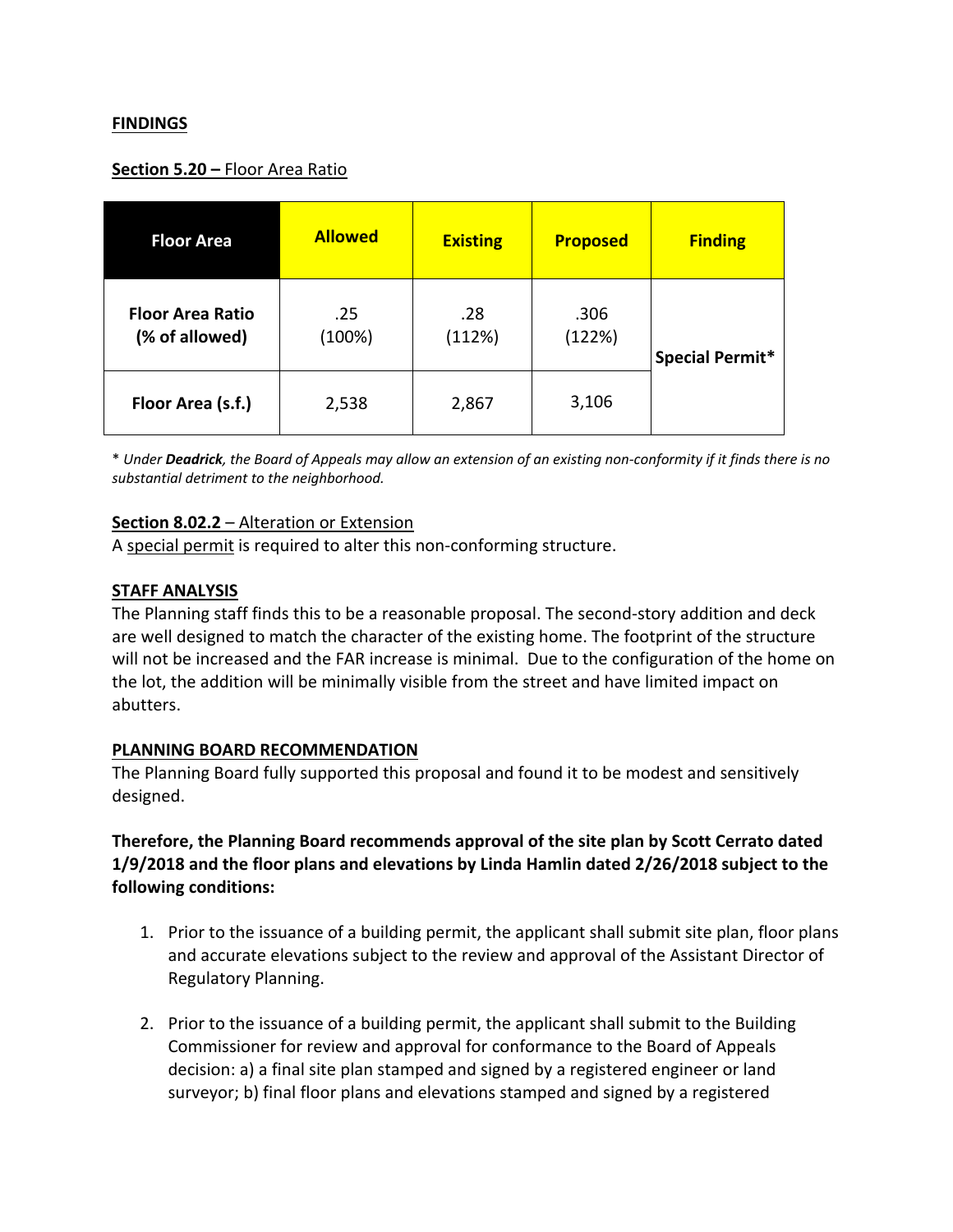architect or engineer; and c) evidence that the Board of Appeals decision has been recorded at the Registry of Deeds.

*knm*

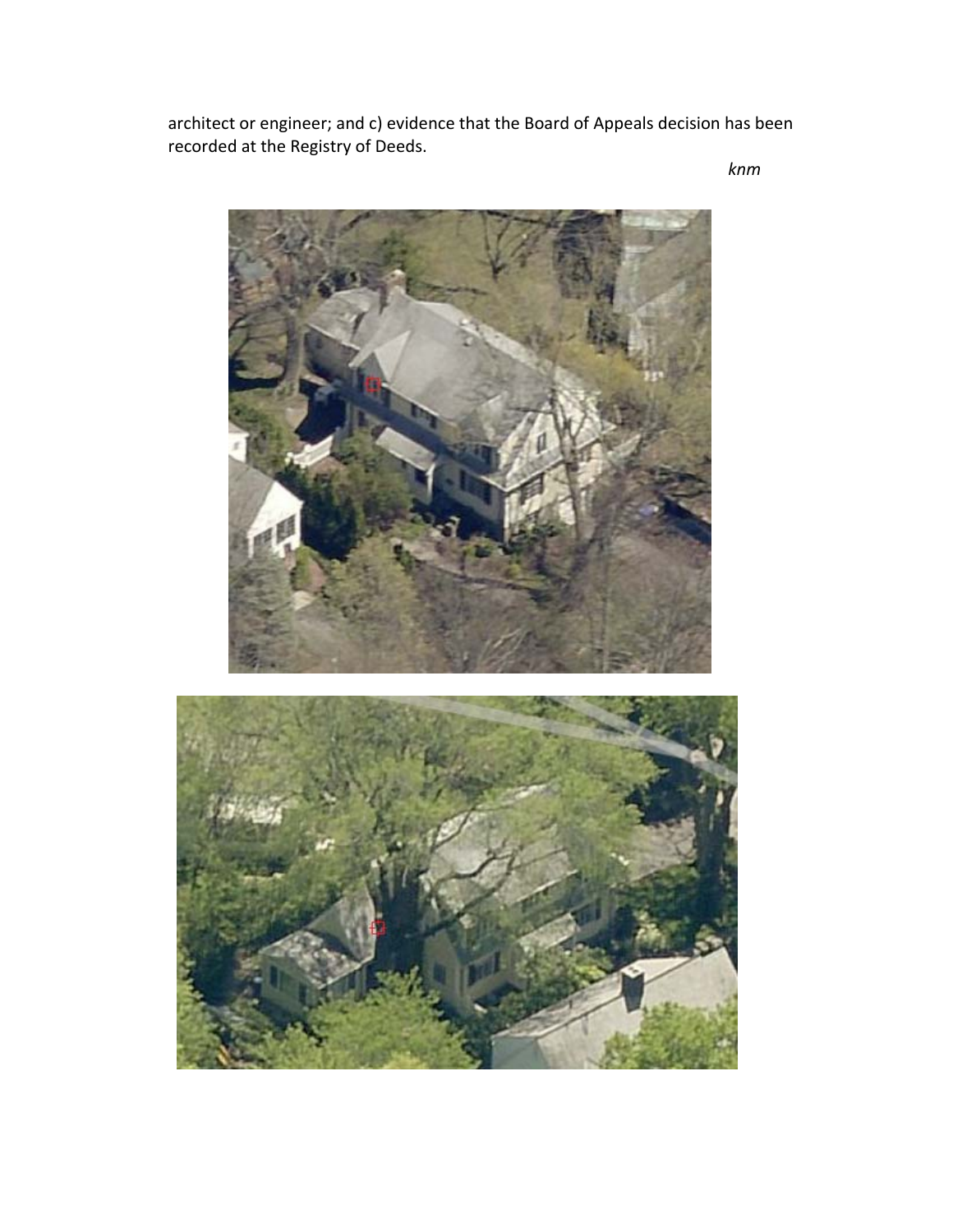| Hamlin & Co. Inc. | 6 Wellington Terrace Brookline, MA 02445 |  | t 617-566-2161 |                                  |
|-------------------|------------------------------------------|--|----------------|----------------------------------|
|                   | Linda K. Hamlin, <i>Architect</i>        |  |                | Design · Planning · Consultation |

ZONING SUMMARY FOR 124 Wolcott Road, Chestnut Hill March 15, 2018 DISTRICT: S-15 USE: Single Family Residence

LOT SIZE MINIMUM REQUIRED: 15,000 SF LOT SIZE EXISTING: 10,152 SF

FLOOR AREA RATIO REQUIRED: .25 FLOOR AREA RATIO EXISTING: .28 FLOOR AREA RATIO PROPOSED: .306 FINISHED AREA IN BASEMENT: EXISTING: 670 SF PROPOSED: 0 FINISHED AREA ON FIRST FL.: EXISTING: 1272 SF PROPOSED : 0 FINISHED AREA ON SECOND FL: EXISTING: 925 SF PROPOSED: 239 SF TOTALS: EXISTING: 2867 SF + 239 SF= 3106 SF

LOT WIDTH MINIMUM REQUIRED: 100 FT LOT WIDTH MINIMUM EXISTING: 60 FT

HEIGHT MAXIMUM REQUIRED: 35 FT HEIGHT MAXIMUM EXISTING: 27.8 FT HEIGHT MAXIMUM PROPOSED: NO CHANGE

FRONT YARD SETBACK REQUIRED: 25 FT FRONT YARD SETBACK EXISTING: 48.6 FT FRONT YARD SETBACK PROPOSED: NO CHANGE

SIDE YARD SETBACK REQUIRED: 15 FT SIDE YARD SETBACK @ EXISTING REAR ADDITION:  $4.6$  FT  $+$  15.5 FT/2=15 FT\* \*House not parallel to lot line, average taken SIDE YARD SETBACK PROPOSED: NO CHANGE

REAR YARD SETBACK REQUIRED: 40 FT REAR YARD SETBACK EXISTING: 49.8 FT @ CLOSEST REAR YARD SETBACK PROPOSED: NO CHANGE

LANDSCAPED OPEN SPACE REQUIRED: 10% or 311 SF LANDSCAPED OPEN SPACE EXISTING: Over 5000 SF LANDSCAPED OPEN SPACE PROPOSED: NO CHANGE

USABLE OPEN SPACE REQUIRED: 60% or 1864 SF USABLE OPEN SPACE EXISTING: Over 5000 SF USABLE OPEN SPACE PROPOSED: NO CHANGE

PARKING SPACES REQUIRED: 2 PARKING SPACES EXISTING and PROPOSED: 2, NO CHANGE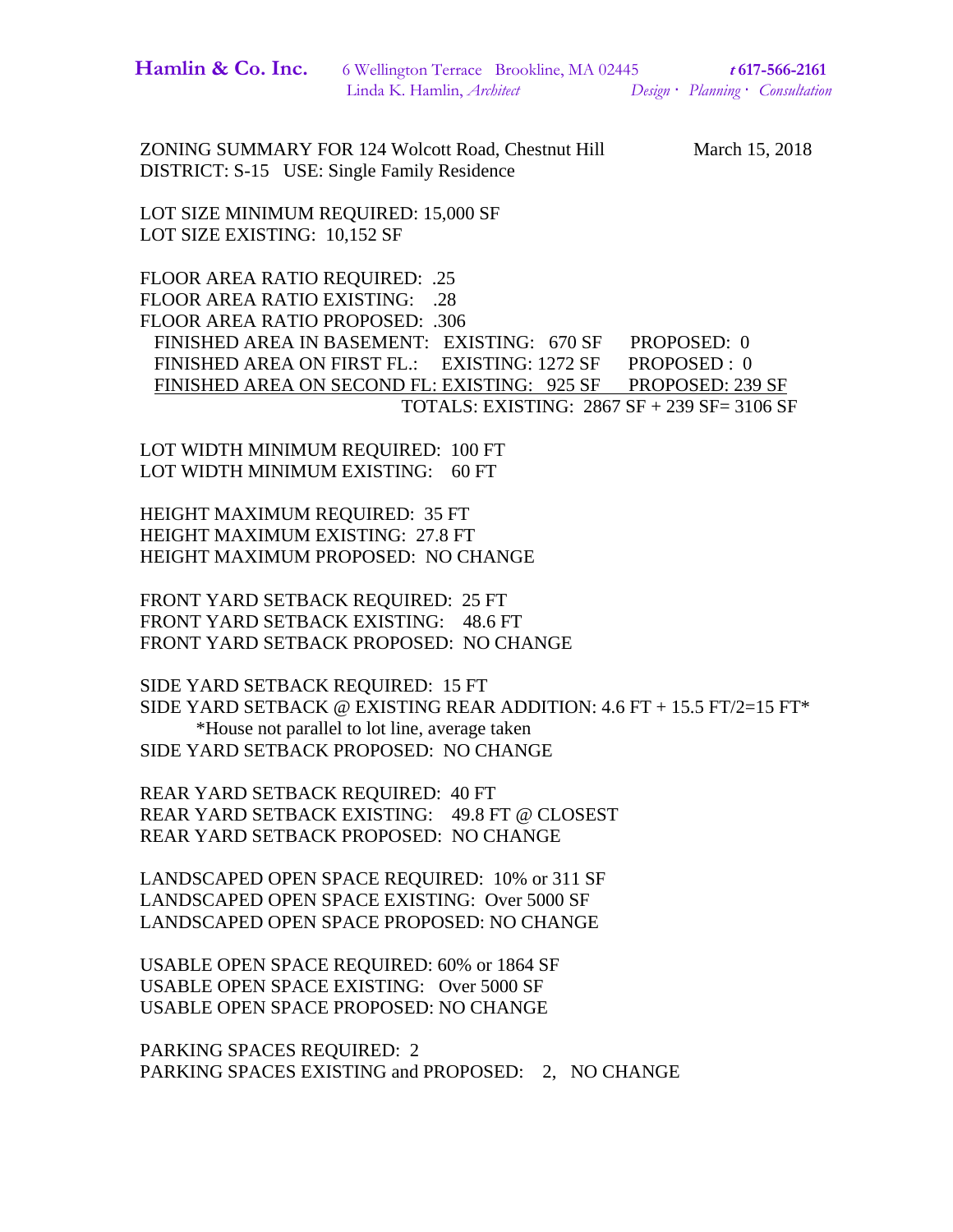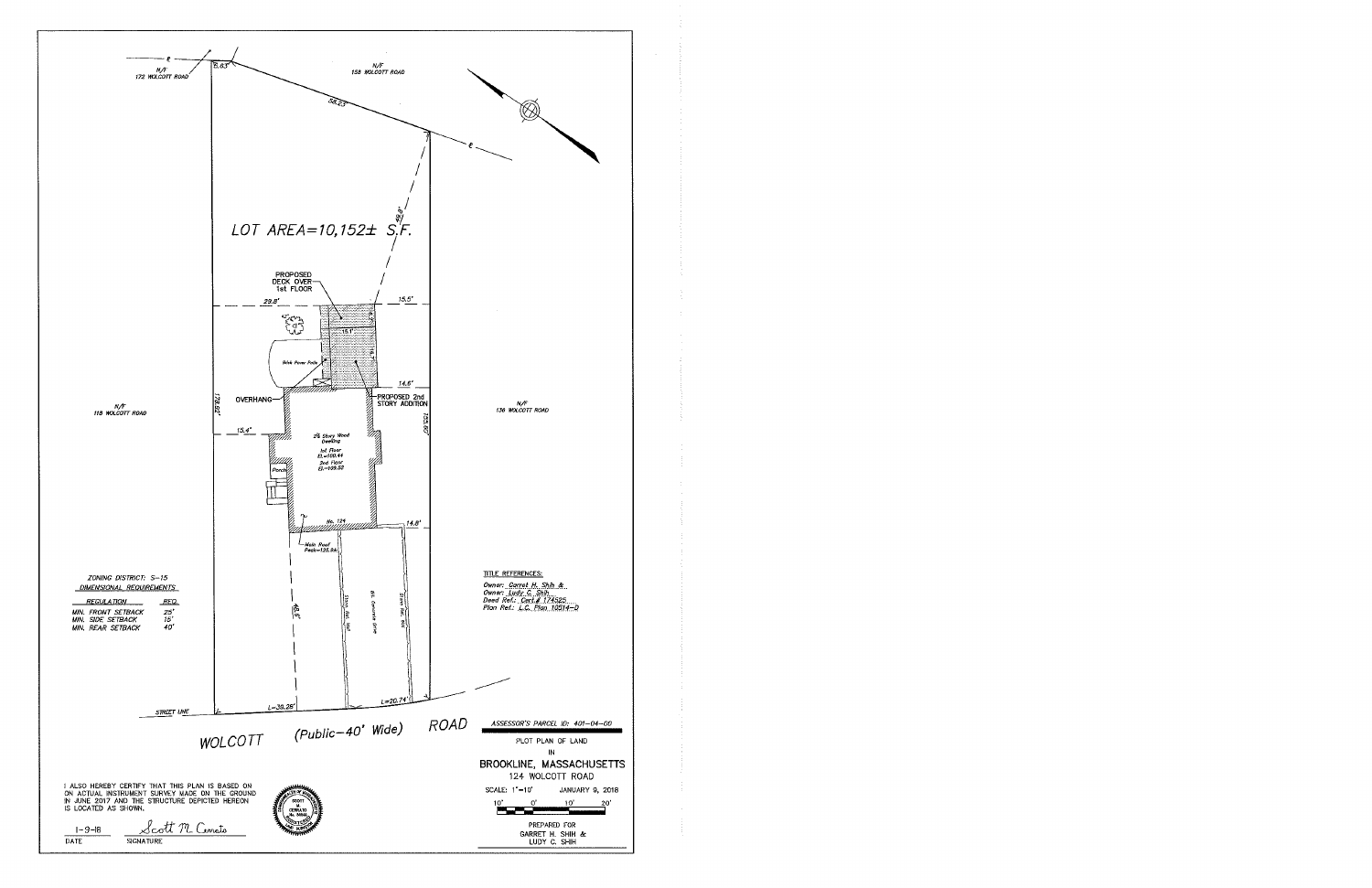

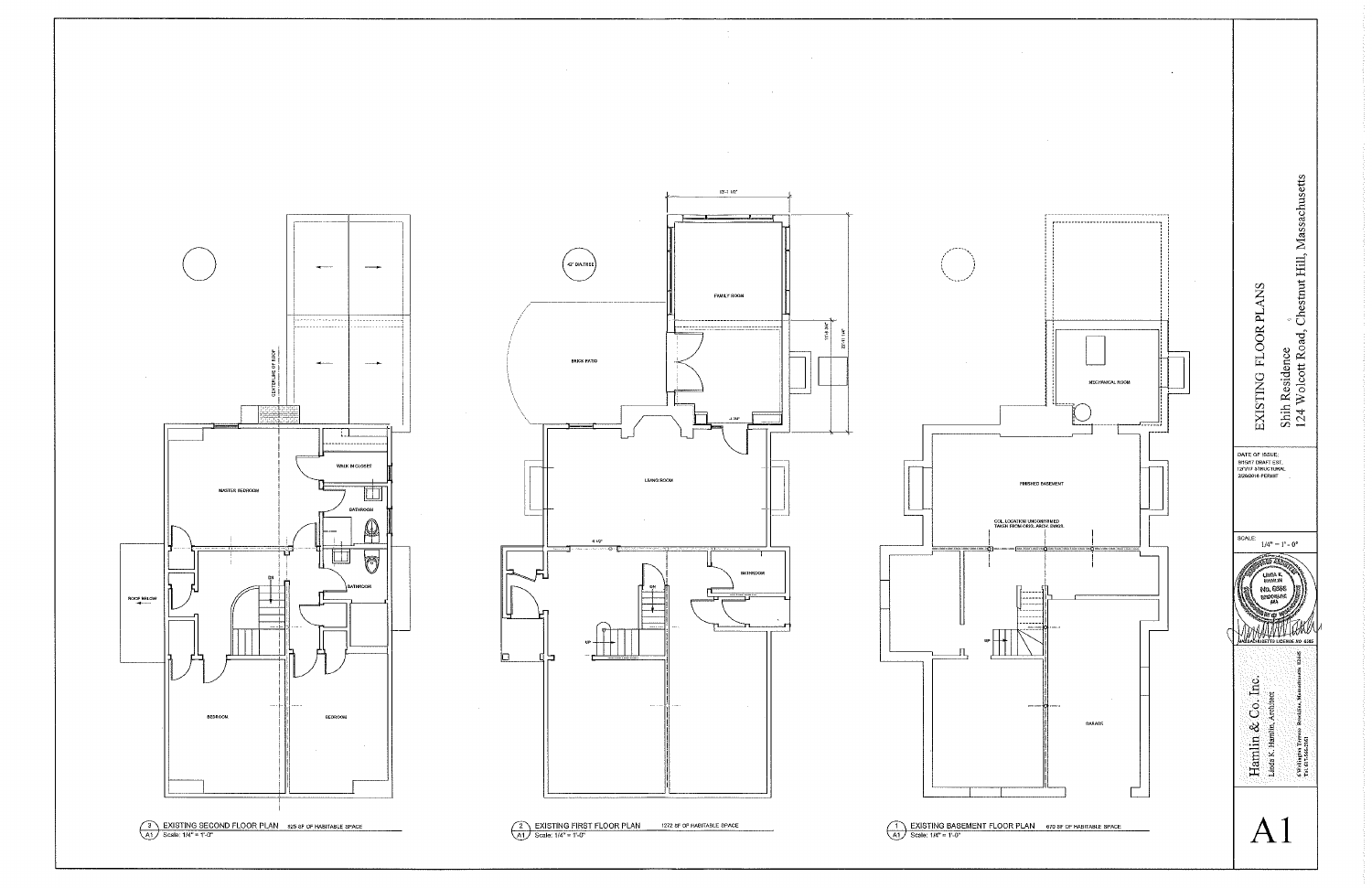



 $\sim 10^7$ 

 $\begin{array}{|c|c|}\n\hline\n2 & \text{PROPOSED FIRST FLOOR PLAN} \\
\hline\n\text{A2} & \text{Scale: } 1/4" = 1-0" \\
\hline\n\end{array}$ 

PROPOSED BASEMENT FLOOR PLAN<br>A2 Scale: 1/4" = 1'-0"

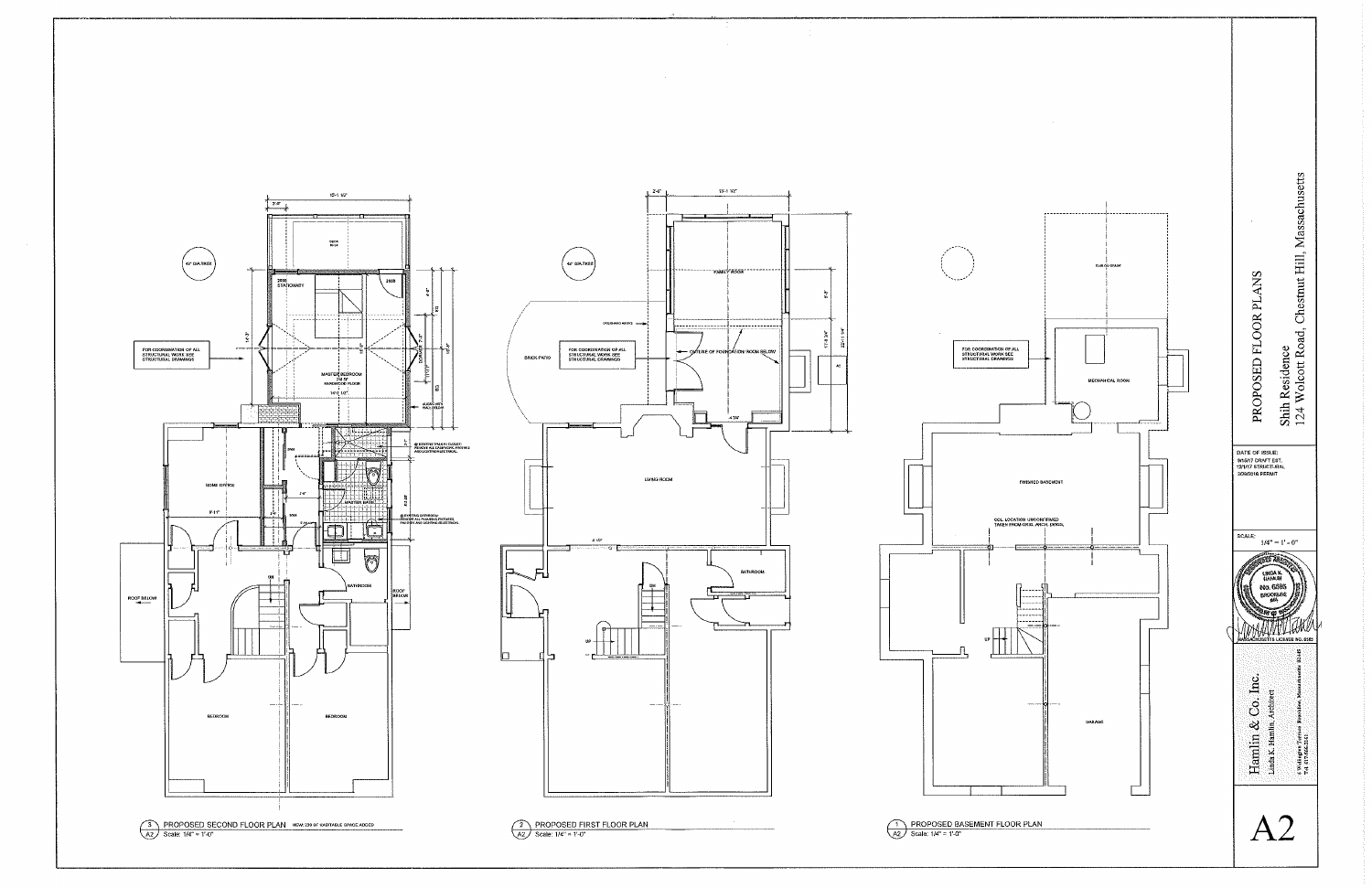